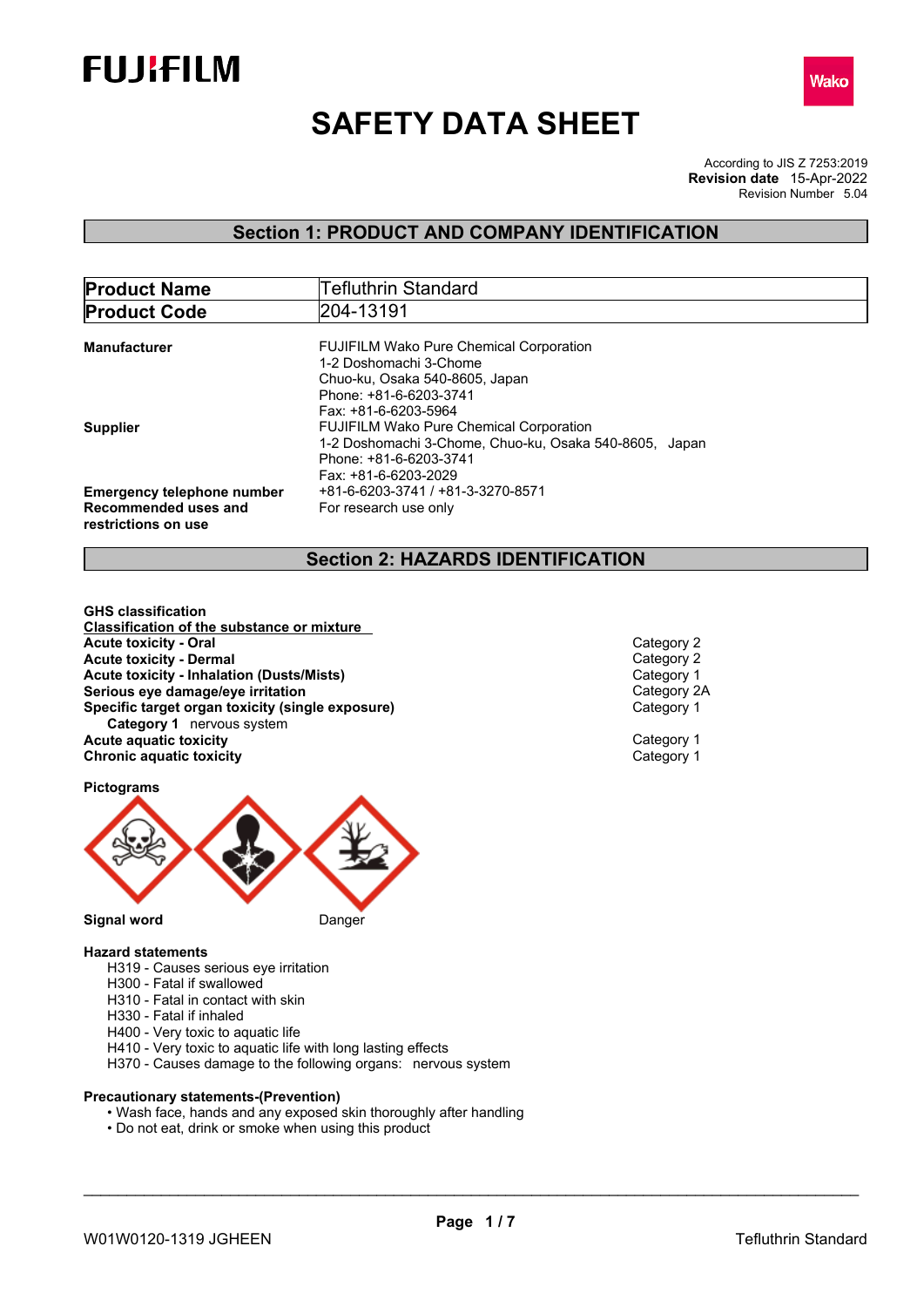- Do not get in eyes, on skin, or on clothing
- Wear protective gloves/protective clothing/eye protection/face protection
- Do not breathe dust/fume/gas/mist/vapors/spray
- Avoid release to the environment
- **Precautionary statements-(Response)**
	- IF exposed: Call a POISON CENTER or doctor/physician

• IF IN EYES: Rinse cautiously with water for several minutes. Remove contact lenses, if present and easy to do. Continue rinsing

- If eye irritation persists: Get medical advice/attention
- IF ON SKIN: Gently wash with plenty of soap and water
- Immediately call a POISON CENTER or doctor/physician
- Remove/Take off immediately all contaminated clothing
- Wash contaminated clothing before reuse
- IF SWALLOWED: Immediately call a POISON CENTER or doctor/physician
- Rinse mouth
- Collect spillage

#### **Precautionary statements-(Storage)**

• Store locked up

#### **Precautionary statements-(Disposal)**

• Dispose of contents/container to an approved waste disposal plant

#### **Others**

**Other hazards** Not available

## **Section 3: COMPOSITION/INFORMATION ON INGREDIENTS**

**Single Substance or Mixture** Substance

**Formula** C17H14ClF7O2

| <b>Chemical Name</b>        | Weight-% | Molecular weight         | <b>ENCS</b>            | <b>ISHL</b><br>No. | <b>CAS RN</b> |
|-----------------------------|----------|--------------------------|------------------------|--------------------|---------------|
| Tefluthrin                  | 98.0     | 418.73                   | N/A                    | N/A                | 79538-32-2    |
| <b>ISHL No.:</b><br>Note on | in the   | announced<br>table means | d chemical substances. |                    |               |

**Impurities and/or Additives:** Not applicable

## **Section 4: FIRST AID MEASURES**

#### **Inhalation**

Remove to fresh air. If symptoms persist, call a physician.

**Skin contact**

Wash off immediately with soap and plenty of water. If symptoms persist, call a physician.

#### **Eye contact**

IF IN EYES: Rinse cautiously with water for several minutes. Remove contact lenses, if present and easy to do. Continue rinsing. Immediate medical attention is required.

#### **Ingestion**

Rinse mouth. Never give anything by mouth to an unconscious person. Call a physician or poison control center immediately. Do not induce vomiting without medical advice.

#### **Protection of first-aiders**

Use personal protective equipment as required.

## **Section 5: FIRE FIGHTING MEASURES**

#### **Suitable extinguishing media**

Water spray (fog), Carbon dioxide (CO2), Foam, Extinguishing powder, Sand

#### **Unsuitable extinguishing media**

No information available

#### **Specific hazards arising from the chemical product**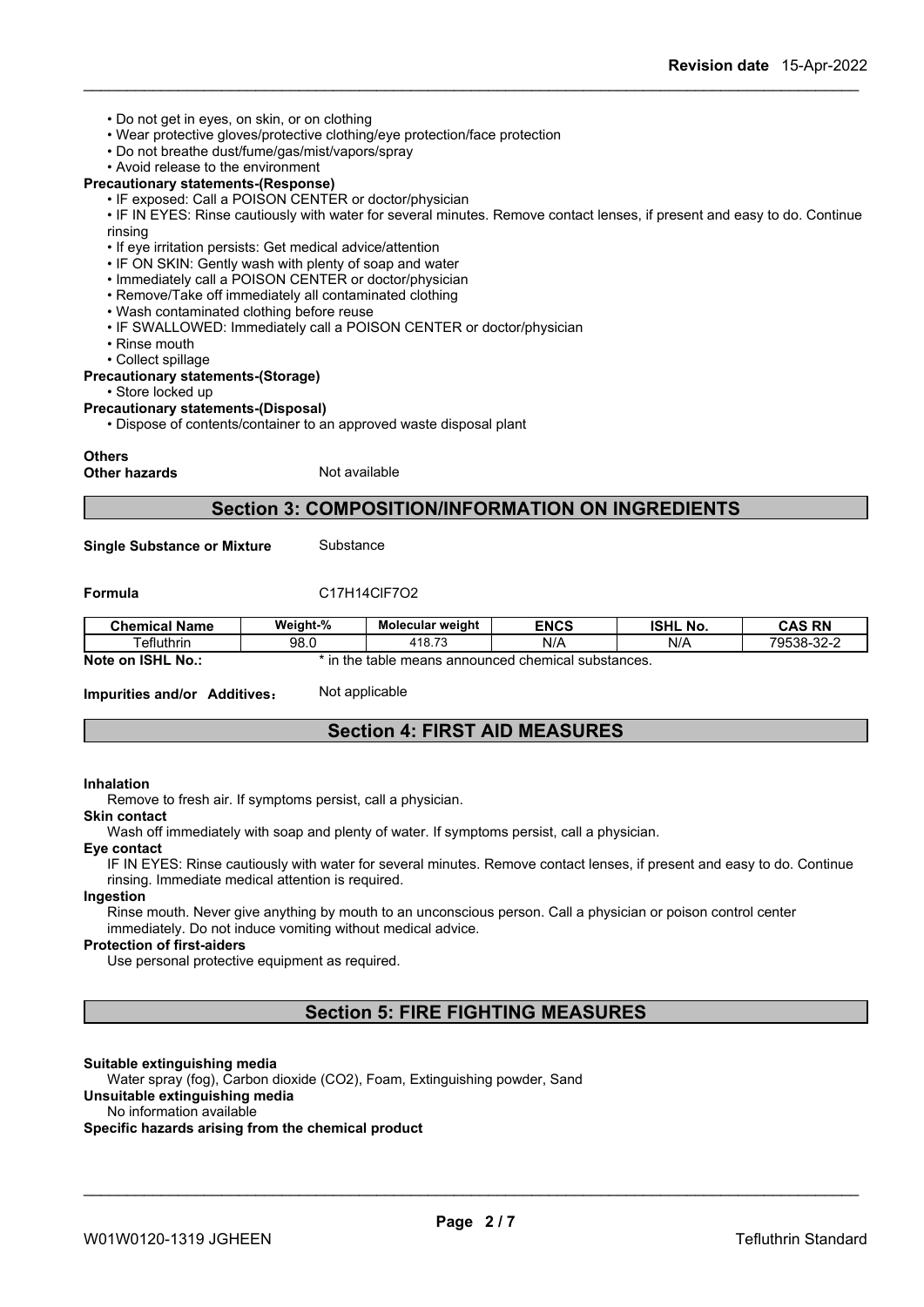Thermal decomposition can lead to release of irritating and toxic gases and vapors.

## **Special extinguishing method**

#### No information available

## **Special protective actions for**

#### **fire-fighters**

Use personal protective equipment as required.Firefighters should wear self-contained breathing apparatus and full firefighting turnout gear.

## **Section 6: ACCIDENTAL RELEASE MEASURES**

#### **Personal precautions, protective equipment and emergency procedures**

For indoor, provide adequate ventilation process until the end of working. Deny unnecessary entry other than the people involved by, for example, using a rope. While working, wear appropriate protective equipments to avoid adhering it on skin, or inhaling the gas. Work from windward, and retract the people downwind.

#### **Environmental precautions**

To be careful not discharged to the environment without being properly handled waste water contaminated.

**Methods and materials for contaminent and methods and materials for cleaning up**

Sweep up and gather scattered particles, and collect it in an empty airtight container.

**Recoverly, neutralization**

## No information available

### **Secondary disaster prevention measures**

Clean contaminated objects and areas thoroughly observing environmental regulations.

## **Section 7: HANDLING AND STORAGE**

#### **Handling**

#### **Technical measures**

Avoid contact with strong oxidizing agents. Use with local exhaust ventilation.

#### **Precautions**

Do not rough handling containers, such as upsetting, falling, giving a shock, and dragging Prevent leakage, overflow, and scattering. Not to generate steam and dust in vain. Seal the container after use. After handling, wash hands and face, and then gargle In places other than those specified, should not be smoking or eating and drinking Should not be brought contaminated protective equipment and gloves to rest stops Deny unnecessary entry of non-emergency personnel to the handling area

#### **Safety handling precautions**

Avoid contact with skin, eyes or clothing. Use personal protective equipment as required.

#### **Storage**

| Safe storage conditions   |             |
|---------------------------|-------------|
| <b>Storage conditions</b> | Store away  |
| Safe packaging material   | Glass       |
| Incompatible substances   | Strong oxid |

Store away from sunlight in a cool (2-10 °C) well-ventilated dry place. Store locked up. **Safe packaging material** Glass

**Strong oxidizing agents** 

## **Section 8: EXPOSURE CONTROLS/PERSONAL PROTECTION**

#### **Engineering controls**

In case of indoor workplace, seal the source or use a local exhaust system. Provide the safety shower facility, and handand eye-wash facility. And display their position clearly.

**Exposure limits** This product, as supplied, does not contain any hazardous materials with occupational exposure limits established by the region specific regulatory bodies.

\_\_\_\_\_\_\_\_\_\_\_\_\_\_\_\_\_\_\_\_\_\_\_\_\_\_\_\_\_\_\_\_\_\_\_\_\_\_\_\_\_\_\_\_\_\_\_\_\_\_\_\_\_\_\_\_\_\_\_\_\_\_\_\_\_\_\_\_\_\_\_\_\_\_\_\_\_\_\_\_\_\_\_\_\_\_\_\_\_\_

## **Personal protective equipment Respiratory protection** Dust mask

**Hand protection** Protection gloves **Eye protection** protective eyeglasses or chemical safety goggles **Skin and body protection** Long-sleeved work clothes

**General hygiene considerations** Handle in accordance with good industrial hygiene and safety practice.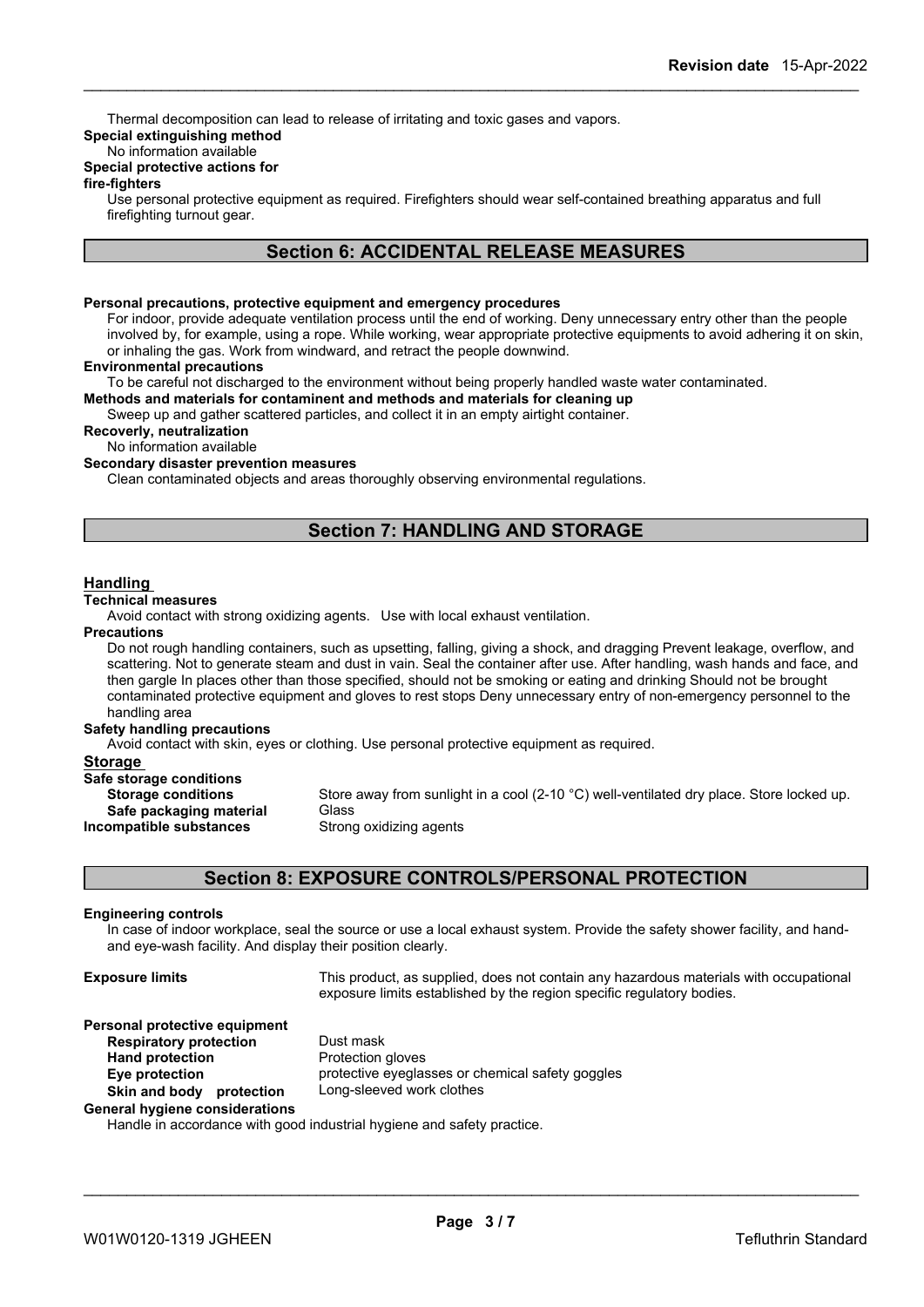## **Section 9: PHYSICAL AND CHEMICAL PROPERTIES**

| <b>Form</b>                                            |                                                                |
|--------------------------------------------------------|----------------------------------------------------------------|
| Color                                                  | White - nearly white                                           |
| Appearance                                             | crystalline powder - powder                                    |
| Odor                                                   | <b>Odorless</b>                                                |
| Melting point/freezing point                           | 44 °C                                                          |
| Boiling point, initial boiling point and boiling range | no data available                                              |
| <b>Flammability</b>                                    | no data available                                              |
| <b>Evaporation rate:</b>                               | no data available                                              |
| Flammability (solid, gas):                             | no data available                                              |
| Upper/lower flammability or                            |                                                                |
| explosive limits                                       |                                                                |
| Upper:                                                 | no data available                                              |
| Lower:                                                 | no data available                                              |
| <b>Flash point</b>                                     | 124 $^{\circ}$ C                                               |
| Auto-ignition temperature:                             | no data available                                              |
| Decomposition temperature:                             | no data available                                              |
| рH                                                     | no data available                                              |
| Viscosity (coefficient of viscosity)                   | no data available                                              |
| <b>Dynamic viscosity</b>                               | no data available                                              |
| <b>Solubilities</b>                                    | acetone: soluble . water: practically insoluble, or insoluble. |
| n-Octanol/water partition coefficient: (log Pow)       | 6.5                                                            |
| Vapour pressure                                        | no data available                                              |
| <b>Specific Gravity / Relative density</b>             | 1.48                                                           |
| Vapour density                                         | no data available                                              |
| <b>Particle characteristics</b>                        | no data available                                              |
|                                                        |                                                                |

## **Section 10: STABILITY AND REACTIVITY**

#### **Stability**

**Reactivity** no data available<br> **Chemical stability** Stable under reco Stable under recommended storage conditions. **Hazardous reactions** None under normal processing **Conditions to avoid** Extremes of temperature and direct sunlight **Incompatible materials** Strong oxidizing agents **Hazardous decomposition products** Carbon monooxide (CO), Carbon dioxide (CO2), Halides

## **Section 11: TOXICOLOGICAL INFORMATION**

#### **Acute toxicity**

| <b>Chemical Name</b> | Oral LD50                                   | <b>Dermal LD50</b>      | <b>Inhalation LC50</b>                                                                |
|----------------------|---------------------------------------------|-------------------------|---------------------------------------------------------------------------------------|
| Tefluthrin           | $21.8$ mg/kg<br>Rat )                       | 177 mg/kg<br>Rat)       | $0.0371$ mg/L(Rat)                                                                    |
|                      |                                             |                         |                                                                                       |
| <b>Chemical Name</b> | Acute toxicity -oral- source<br>information | information             | Acute toxicity -dermal-source   Acute toxicity -inhalation gas-<br>source information |
| Tefluthrin           | Based on the NITE GHS                       | Based on the NITE GHS   | Based on the NITE GHS                                                                 |
|                      | classification results.                     | classification results. | classification results.                                                               |
|                      |                                             |                         |                                                                                       |
| <b>Chemical Name</b> | <b>Acute toxicity -inhalation</b>           |                         | Acute toxicity -inhalation dust- Acute toxicity -inhalation mist-                     |
|                      | vapor-source information                    | source information      | source information                                                                    |
| Tefluthrin           | Based on the NITE GHS                       | Based on the NITE GHS   | Based on the NITE GHS                                                                 |
|                      | classification results.                     | classification results. | classification results.                                                               |

#### **Skin irritation/corrosion Chemical Name Skin corrosion/irritation** source information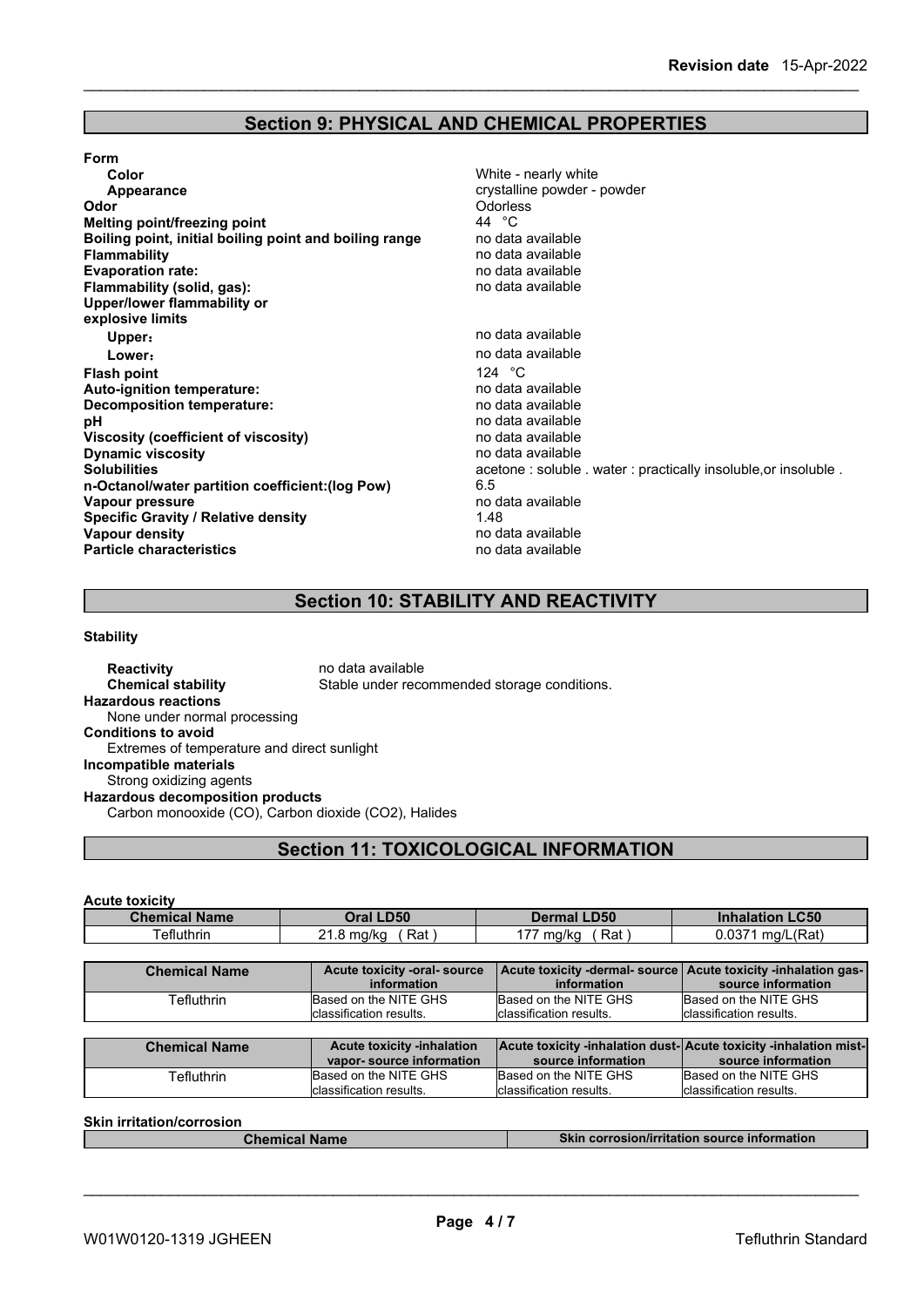| <b>Tefluthrin</b>                 | Based on the NITE GHS classification results.        |  |
|-----------------------------------|------------------------------------------------------|--|
| Serious eye damage/ irritation    |                                                      |  |
| <b>Chemical Name</b>              | Serious eye damage/irritation source information     |  |
| Tefluthrin                        | Based on the NITE GHS classification results.        |  |
| Respiratory or skin sensitization |                                                      |  |
| <b>Chemical Name</b>              | Respiratory or Skin sensitization source information |  |
| Tefluthrin                        | Based on the NITE GHS classification results.        |  |
| Reproductive cell mutagenicity    |                                                      |  |
| <b>Chemical Name</b>              | germ cell mutagencity source information             |  |
| Tefluthrin                        | Based on the NITE GHS classification results.        |  |
| Carcinogenicity                   |                                                      |  |
| <b>Chemical Name</b>              | <b>Carcinogenicity source information</b>            |  |
| Tefluthrin                        | Based on the NITE GHS classification results.        |  |

| Tefluthrin<br>Group 2A<br>79538-32-2<br>Reproductive toxicity source information<br><b>Chemical Name</b><br>Based on the NITE GHS classification results.<br>Tefluthrin<br>STOT -single exposure- source information<br><b>Chemical Name</b><br>Based on the NITE GHS classification results.<br>Tefluthrin<br>STOT -repeated exposure- source information<br><b>Chemical Name</b> | <b>Chemical Name</b>          | <b>NTP</b> | <b>IARC</b>                                   | <b>ACGIH</b> | <b>JSOH (Japan)</b> |  |
|------------------------------------------------------------------------------------------------------------------------------------------------------------------------------------------------------------------------------------------------------------------------------------------------------------------------------------------------------------------------------------|-------------------------------|------------|-----------------------------------------------|--------------|---------------------|--|
|                                                                                                                                                                                                                                                                                                                                                                                    |                               |            |                                               |              |                     |  |
|                                                                                                                                                                                                                                                                                                                                                                                    |                               |            |                                               |              |                     |  |
|                                                                                                                                                                                                                                                                                                                                                                                    | <b>Reproductive toxicity</b>  |            |                                               |              |                     |  |
|                                                                                                                                                                                                                                                                                                                                                                                    |                               |            |                                               |              |                     |  |
|                                                                                                                                                                                                                                                                                                                                                                                    |                               |            |                                               |              |                     |  |
|                                                                                                                                                                                                                                                                                                                                                                                    | <b>STOT-single exposure</b>   |            |                                               |              |                     |  |
|                                                                                                                                                                                                                                                                                                                                                                                    |                               |            |                                               |              |                     |  |
|                                                                                                                                                                                                                                                                                                                                                                                    |                               |            |                                               |              |                     |  |
|                                                                                                                                                                                                                                                                                                                                                                                    | <b>STOT-repeated exposure</b> |            |                                               |              |                     |  |
|                                                                                                                                                                                                                                                                                                                                                                                    |                               |            |                                               |              |                     |  |
|                                                                                                                                                                                                                                                                                                                                                                                    | Tefluthrin                    |            | Based on the NITE GHS classification results. |              |                     |  |
|                                                                                                                                                                                                                                                                                                                                                                                    | <b>Aspiration hazard</b>      |            |                                               |              |                     |  |
| <b>Aspiration Hazard source information</b><br><b>Chemical Name</b>                                                                                                                                                                                                                                                                                                                |                               |            |                                               |              |                     |  |
| Based on the NITE GHS classification results.<br>Tefluthrin                                                                                                                                                                                                                                                                                                                        |                               |            |                                               |              |                     |  |

## **Section 12: ECOLOGICAL INFORMATION**

#### **Ecotoxicity**

| <b>Chemical Name</b> | Igae/aguatic plants | Fish | en etacoa:<br>uco              |
|----------------------|---------------------|------|--------------------------------|
| $T$ efluthrin        | N/A                 | N/A  | :Mysidopsıs bahıa              |
|                      |                     |      | AB2nnh<br><b>QR</b><br>. . ت ۱ |

#### **Other data**

| <b>Chemical Name</b> | Short-term (acute) hazardous to the<br>aquatic environment source<br>information | Long-term (chronic) hazardous to the<br>aquatic environment source<br>information |
|----------------------|----------------------------------------------------------------------------------|-----------------------------------------------------------------------------------|
| <b>Tefluthrin</b>    | Based on the NITE GHS classification                                             | Based on the NITE GHS classification                                              |
|                      | lresults.                                                                        | lresults.                                                                         |

| <b>Persistence and degradability</b> | No infor |
|--------------------------------------|----------|
| <b>Bioaccumulative potential</b>     | No infor |
| <b>Mobility in soil</b>              | No infor |
| Hazard to the ozone layer            | No infor |

**Presistence and read a mation available mation** available **Hazard to the ozone layer** No information available

## **Section 13: DISPOSAL CONSIDERATIONS**

#### **Waste from residues**

Disposal should be in accordance with applicable regional, national and local laws and regulations.

## **Contaminated container and contaminated packaging**

Disposal should be in accordance with applicable regional, national and local laws and regulations.

## **Section 14: TRANSPORT INFORMATION**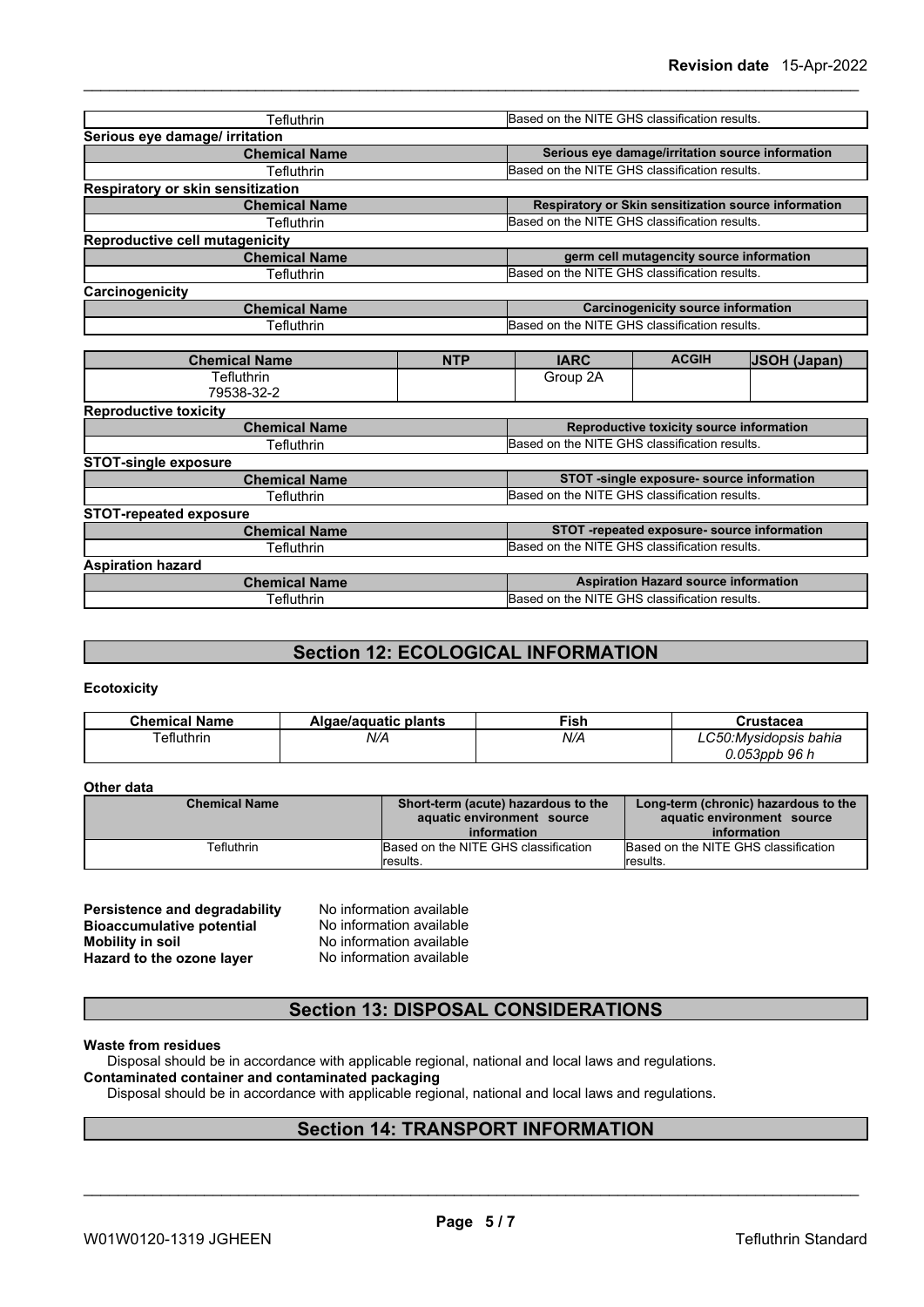| <b>ADR/RID</b>                                                 |                                                     |
|----------------------------------------------------------------|-----------------------------------------------------|
| UN number                                                      | <b>UN2588</b>                                       |
| Proper shipping name:                                          | Pesticide, solid, toxic, n.o.s. (Tefluthrin)        |
| <b>UN classfication</b>                                        | 6.1                                                 |
| <b>Subsidiary hazard class</b>                                 |                                                     |
| Packing group                                                  |                                                     |
| <b>Marine pollutant</b>                                        | Yes                                                 |
| <b>IMDG</b>                                                    |                                                     |
| <b>UN number</b>                                               | <b>UN2588</b>                                       |
|                                                                |                                                     |
| Proper shipping name:                                          | Pesticide, solid, toxic, n.o.s. (Tefluthrin)<br>6.1 |
| <b>UN classfication</b>                                        |                                                     |
| <b>Subsidiary hazard class</b>                                 |                                                     |
| Packing group                                                  |                                                     |
| <b>Marine pollutant (Sea)</b>                                  | Yes                                                 |
| <b>Transport in bulk according to</b> No information available |                                                     |
| Annex II of MARPOL 73/78 and                                   |                                                     |
| the IBC Code                                                   |                                                     |
| <b>IATA</b>                                                    |                                                     |
| UN number                                                      | <b>UN2588</b>                                       |
| Proper shipping name:                                          | Pesticide, solid, toxic, n.o.s. (Tefluthrin)        |
| <b>UN classfication</b>                                        | 6.1                                                 |
| <b>Subsidiary hazard class</b>                                 |                                                     |
| Packing group                                                  |                                                     |
| <b>Environmentally Hazardous</b>                               | Yes                                                 |
| <b>Substance</b>                                               |                                                     |

## **Section 15: REGULATORY INFORMATION**

| <b>International Inventories</b>                |                                                                                     |
|-------------------------------------------------|-------------------------------------------------------------------------------------|
| <b>EINECS/ELINCS</b>                            |                                                                                     |
| <b>TSCA</b>                                     |                                                                                     |
|                                                 |                                                                                     |
| Japanese regulations                            |                                                                                     |
| <b>Fire Service Act</b>                         | Not applicable                                                                      |
| <b>Poisonous and Deleterious</b>                | Poisonous Substances 2nd, Grade                                                     |
| <b>Substances Control Law</b>                   |                                                                                     |
| Industrial Safety and Health Act Not applicable |                                                                                     |
| Industrial Safety and Health Act (              | 【2024.4.1∼】 Harmful Substances Whose Names Are to be Indicated on the Label (Law    |
| $2024 - )$                                      | Art.57, Para.1, Enforcement Order Art.18)                                           |
|                                                 | 【2024.4.1~】 Notifiable Substances (Law Art.57-2, Enforcement Oder Art.18-2 Attached |
|                                                 | TableNo.9)                                                                          |
| <b>Regulations for the carriage</b>             | Toxic Substances - Poison (Ordinance Art.3, Ministry of Transportation Ordinance    |
| and storage of dangerous                        | Regarding Transport by Ship and Storage, Attached Table 1)                          |
| goods in ship                                   |                                                                                     |
| <b>Civil Aeronautics Law</b>                    | Toxic and Infectious Substances (Ordinance Art.194, MITL Nortification for Air      |
|                                                 | Transportation of Explosives etc., Attached Table 1)                                |
| <b>Pollutant Release and Transfer Class 1</b>   |                                                                                     |
| <b>Register Law</b>                             |                                                                                     |
| $(-2023.3.31)$                                  |                                                                                     |
| Class 1 - No.                                   | 266                                                                                 |
| <b>Pollutant Release and Transfer</b>           | Class 1                                                                             |
| <b>Register Law</b>                             |                                                                                     |
| $(2023/4/1-)$                                   |                                                                                     |
| Class 1 - No.                                   | 266                                                                                 |
| <b>Export Trade Control Order</b>               | Not applicable                                                                      |
|                                                 |                                                                                     |
|                                                 |                                                                                     |

| Chemical Name | Poisonous and Deleterious<br>Substances Control Law | Industrial Safety and Health Act   Pollutant Release and Transfer<br><b>Substances</b><br>(Law Art.57-2)<br>$(-2024.3.31)$ | Register Law<br>$(-2023.3.31)$ |  |
|---------------|-----------------------------------------------------|----------------------------------------------------------------------------------------------------------------------------|--------------------------------|--|
| Tefluthrin    | Applicable                                          |                                                                                                                            | Applicable                     |  |